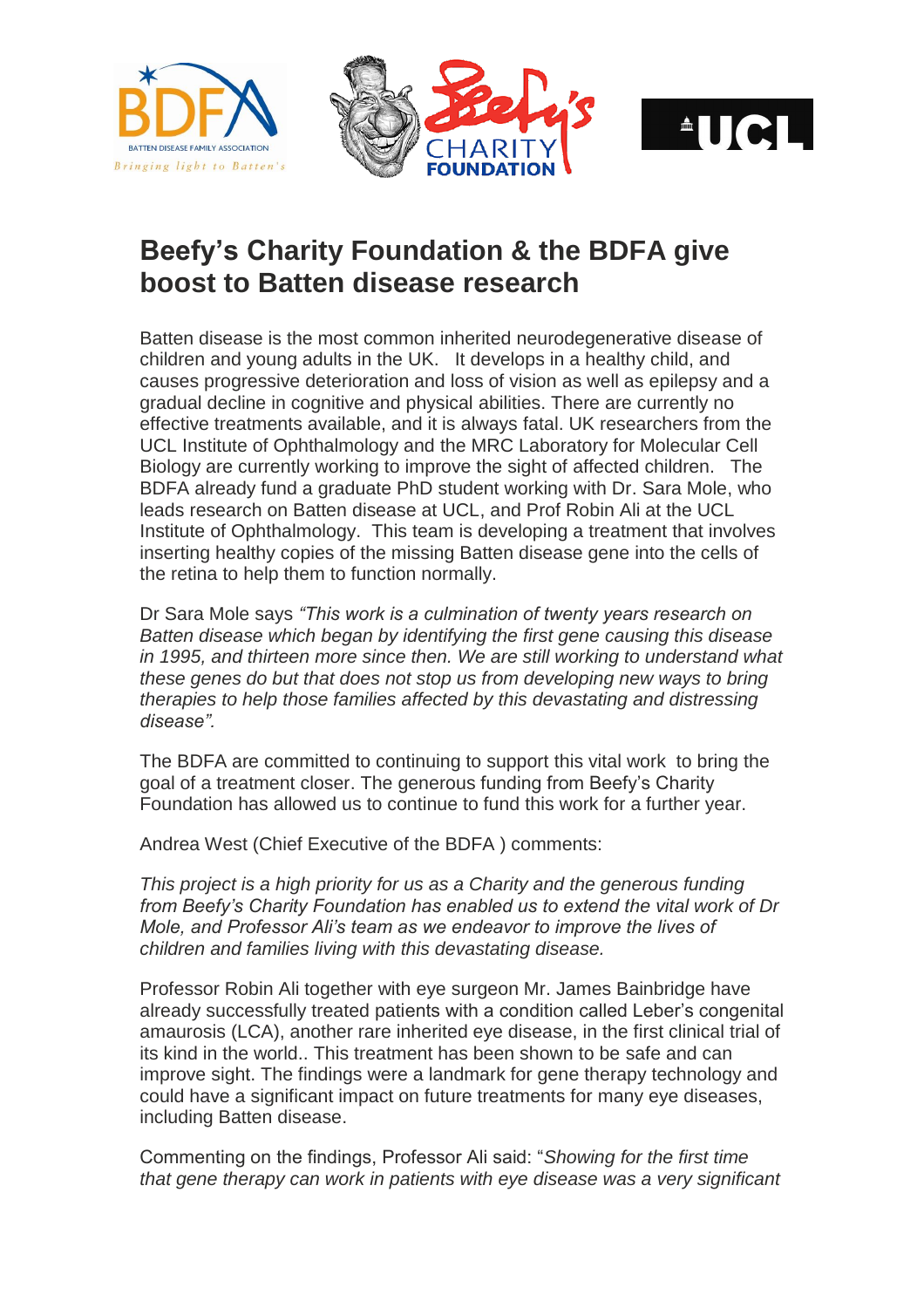*milestone. The first trial established proof of principle of gene therapy for inherited retinal disease and paved the way for the development of gene therapy approaches for a broad range of eye disorders, including Batten disease for which there is no other treatment*. *Gene therapy is still an experimental treatment and not yet generally available to patients.*"

**-Ends-**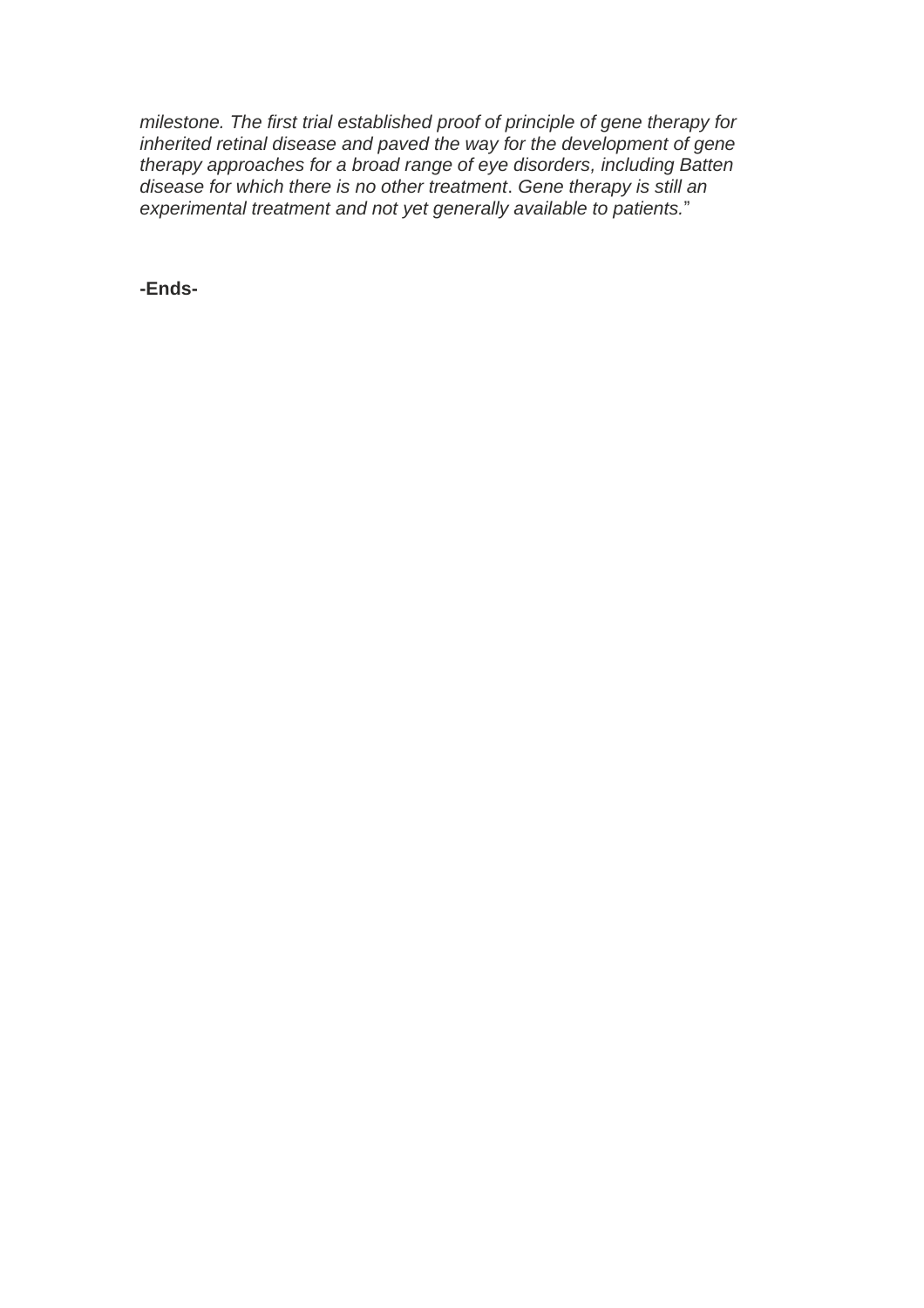## **Notes for Editors**

1. Members of the media wanting further information, or to arrange an interview with Professor Robin Ali or Dr Sara Mole, please contact ?? in the UCL Media Relations Office on tel: +44 (0)20 7679 9739, mobile: +44 (0)7990 675 947, out of hours: +44 (0)7917 271 364, *e-mail:* [andreawest@bdfa](mailto:andreawest@bdfa-uk.org.uk)[uk.org.uk](mailto:andreawest@bdfa-uk.org.uk) 01252 416110

Please do not use these contact details if you are a member of the public. Information about Batten disease and the role of the BDFA in raising awareness, supporting families and funding research can be found on BDFA web site. www.bdfa-uk.org.uk

2. *The team is supported by funding from the Department of Health, The Wellcome Trust, The Medical Research Council, The Special Trustees of Moorfields Eye Hospital, Batten Disease Family Association (BDFA)*

3. Robin Ali is Professor of Human Molecular Genetics at UCL Institute of Ophthalmology and Head of Division of Molecular Therapy. James Bainbridge is a Wellcome Trust Advanced Fellow at UCL Institute of Ophthalmology and Consultant Ophthalmologist at Moorfields Eye Hospital. Dr Sara Mole is a Reader in Molecular Cell Biology at the UCL Institute of Child Health, with her laboratories in the MRC Laboratory for Molecular Cell Biology.

4. The Batten Disease Family Association (BDFA) is a national charity which aims to support families, raise awareness and fund research into the group of devastating neurodegenerative diseases commonly known as Batten Disease. The BDFA works with children and young adults, families and professionals across the UK. www.bdfa-uk.org.uk

5. The UCL Institute of Ophthalmology and Moorfields Eye Hospital NIHR Biomedical Research Centre was established in April 2007, funded by the Department of Health through the National Institute for Health Research (NIHR). It is one of 12 NHS-university partnerships that have been awarded Biomedical Research Centre status, following an international peer reviewed competition based on an outstanding international reputation for medical research and expertise, and experience of translating that research into the clinical setting.

It conducts translational research designed to take advances in basic medical research from the laboratory to the clinic, enabling patients to benefit more quickly from new scientific breakthroughs.

6. UCL Institute of Ophthalmology is one of a number of specialised research centres linked to UCL (University College London) and is, together with Moorfields Eye Hospital, one of the leading centres for eye research. The Institute scored 5\*A (the highest possible rating) in the last Research